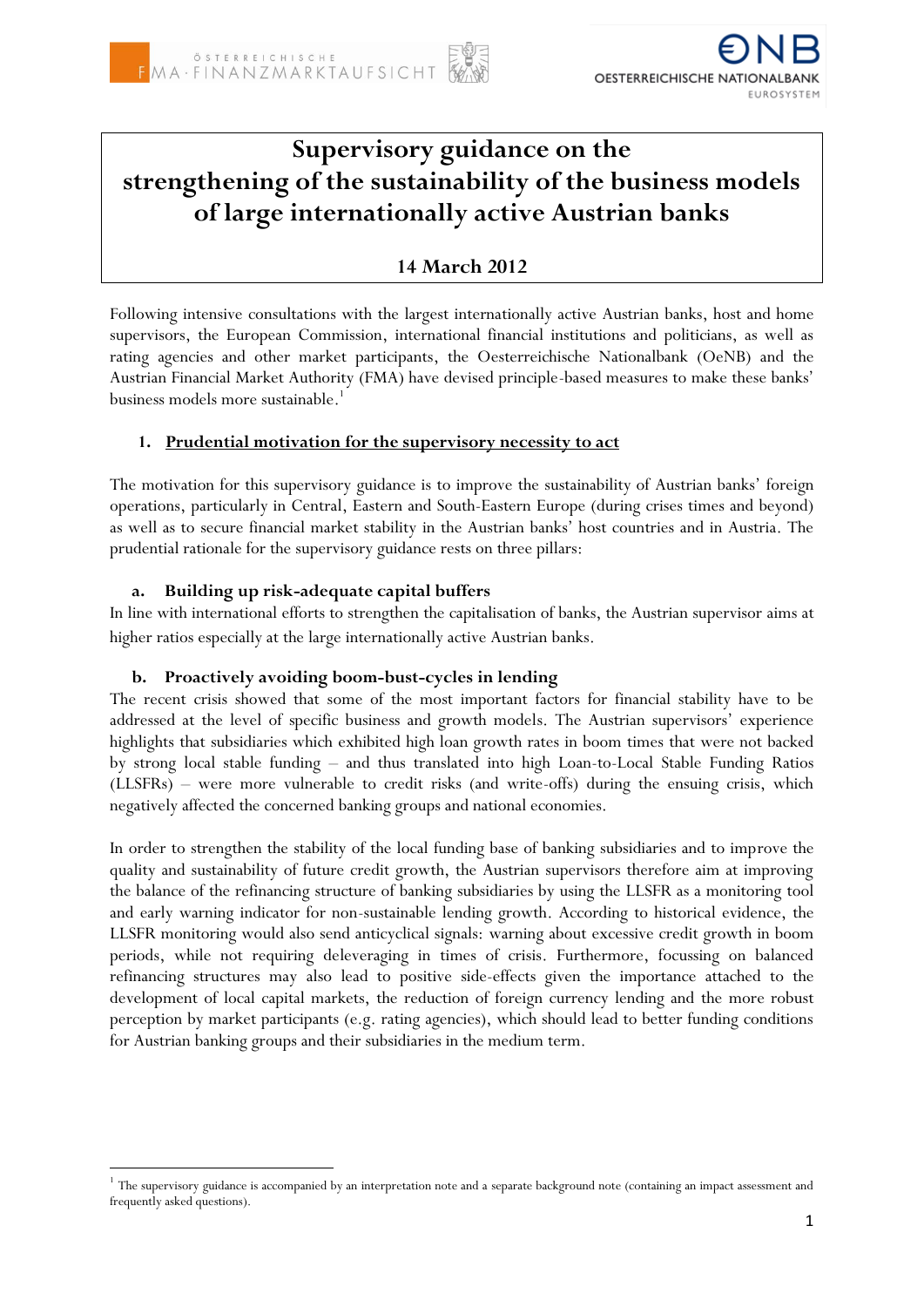

## **c. Preparation of recovery and resolution plans for potential crisis situations**

Given the lack of a definitive European legal framework on recovery and resolution plans, as well as cross-border burden sharing agreements between home and host countries, the Austrian supervisors require parent institutions to submit recovery and resolution plans before the end of 2012, in order to proactively prepare for potential crisis situations in line with European and global considerations.

## **2. The three tools in detail**

The above stated objectives shall be attained by the following tools, and the Austrian supervisors will closely monitor their effectiveness.

## **a) Increasing the capitalisation of the banking groups**

The Austrian supervisors require from the parent institution the full implementation of the quantitative and qualitative Basel III rules in respect of Common Equity Tier 1 (minimum requirement of 4.5% CET1 and capital conservation buffer of 2.5% CET1) at consolidated level from 1 January 2013 without making use of any related transitional provisions - with the exception that private and state participation capital subscribed under the bank support package (which is fully loss absorbing) will be fully included in the capital base. The treatment of participation capital subscribed by the state and by private investors under the Austrian banking support package will be fully in line with the final CRR grandfathering/phasing-out provisions.

Furthermore, the Austrian supervisors will apply an additional capital surcharge to banking groups at consolidated level of up to 3 percentage points of CET1 from 1 January 2016, following the international G-SIBs regime, taking into account specificities of the Austrian banks' risk profile.

As of 2012, the supervisory guidance regarding banks' capital levels will be integrated in the capital adequacy and joint risk assessment process under Pillar II.

#### **b) Strengthening the local stable funding base of subsidiaries**

Internationally active large Austrian parent institutions are well advised to ensure a balanced refinancing structure in the net new lending business at their banking subsidiaries and the FMA and OeNB will closely monitor developments in the Loan-to-Local Stable Funding Ratio (LLSFR). The results of this monitoring will then be openly discussed with the competent host and home supervisors in the framework of supervisory college cooperation with a view to agreeing whether constraining supervisory measures are necessary.

According to the Austrian supervisors' analysis, banking subsidiaries that entered the recent financial crisis with high (i.e. above 110% stock-) LLSFRs were significantly more likely to exhibit higher loan loss provisioning rates than other banking subsidiaries that had a more conservative and balanced business and growth model. This experience led the Austrian supervisors to the prudential conclusion that a business model where a subsidiary's stock-LLSFR is above 110% and its flow-LLSFR exceeds 110 percent – thus worsening the subsidiary's situation further – runs a high risk of not being sustainable and contributes to potential vulnerabilities in crisis situations.<sup>2</sup>

Furthermore, parent institutions are expected to risk-adequately price intragroup liquidity transfers to their subsidiaries, as detailed in the relevant CEBS/EBA guidelines.<sup>3</sup>

<sup>1</sup> <sup>2</sup> Further details on the economic rationale can be found in the accompanying interpretation note.

<sup>&</sup>lt;sup>3</sup> In particular "Guidelines on liquidity cost benefit allocation (2010)".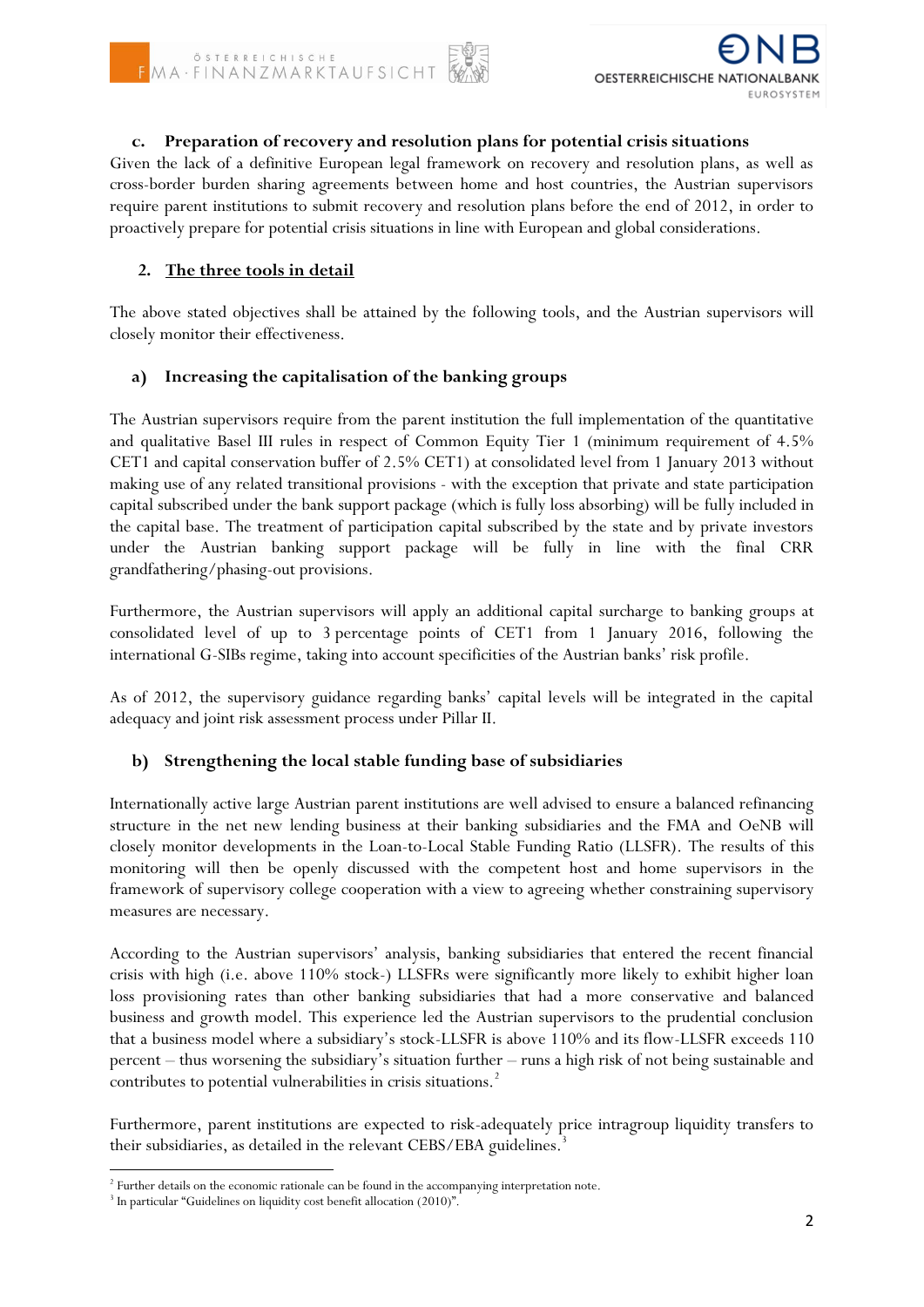



The exact definition of the LLSFR and its components (in the stock) is: volume of loans to non-banks after provisioning divided by the local stable funding (i.e. deposits from non-banks + supranational funding + capital from third parties + the total outstanding volume of debt securities with original maturities of one year or more issued by the subsidiary to investors outside their consolidated group). The flow ratio is defined using the year-on-year changes in the stock of these components, i.e. flow-LLSFR = (stock of loan portfolio<sub>t</sub> – stock of loan portfolio<sub>(t-1)</sub>)/(stock local stable funding<sub>t</sub> – stock local stable funding*(t-1)*).

#### **c) Preparation of recovery and resolution plans**

Recovery and resolution plans for the group must be submitted by the parent institution to the FMA before the end of 2012.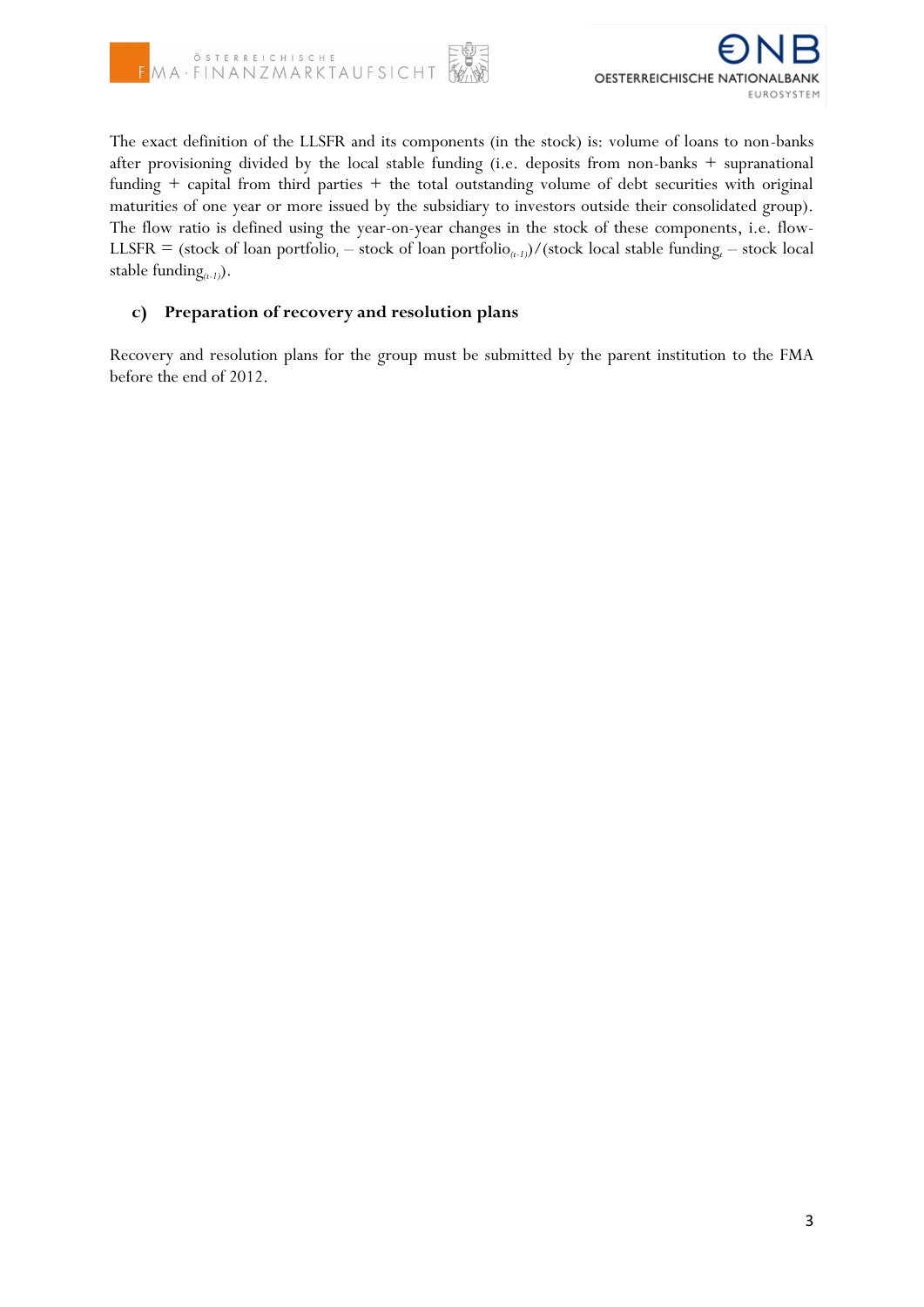

# **Annex: Interpretation Note**

#### **1. Addressees of the supervisory guidance**

Currently, the Austrian supervisors consider Erste Group Bank, Raiffeisen Zentralbank and Unicredit Bank Austria as large internationally active Austrian banks with respect to this supervisory guidance, given their size, systemic relevance and complex business models with numerous subsidiaries.

#### **2. The historic evidence of the LLSFR's predictive power concerning credit risks**

The representation below highlights the points made in the supervisory guidance: On the one hand, subsidiaries that exhibited a strong and stable funding position at the end of 2008 (LLSFRs below 110%) had below average loan loss provisioning rates during the crisis (from end-2008 to date, i.e. September 2011) and were also a very homogeneous group in this respect (green circle in the diagram). On the other hand, subsidiaries that had grown their loan book from less stable funding were much more likely to subsequently exhibit an above-average worsening in their loan quality (and form a heterogeneous group, partly with high loan loss provisioning rates above 10%).



Source: OeNB. Note: a) Every dot represents a data point of a subsidiary of EGB, RZB, Unicredit BA as well as Volksbank AG and Hypo Alpe-Adria-Bank. b) Due to limited data availability, the diagram uses the stricter LDR. c) Subsidiaries with a loan portfolio smaller than EUR 500 mio (volatile LDRs) and/or a (very high) LDR above 300% were

An IMF analysis on the Latin American banking sector and the involvement of foreign, particularly Spanish banks and their regulatory requirements (which are much more restrictive than the Austrian guidance) further underlines the advantages of the supervisory guidance's approach. 4

<sup>1</sup> <sup>4</sup>Quotation (p 14): "Across foreign banks of different nationality, Spanish banks showed the most resiliency in their lending behavior. […] overseas affiliates of Spanish banks are required to have financial autonomy in terms of liquidity from their parent banks, funding their operations in each country with retail deposits - thus operating very much like their domestic counterparts (but with foreign capital). This made Spanish banks' locally established offices more resilient and better prepared to withstand the global financial shock." in H. Kamil and K. Rai, "The Global Credit Crunch and Foreign Banks' Lending to Emerging Markets: Why Did Latin America Fare Better?", IMF WP/10/102, April 2010. The quote is from p.14 of the document.